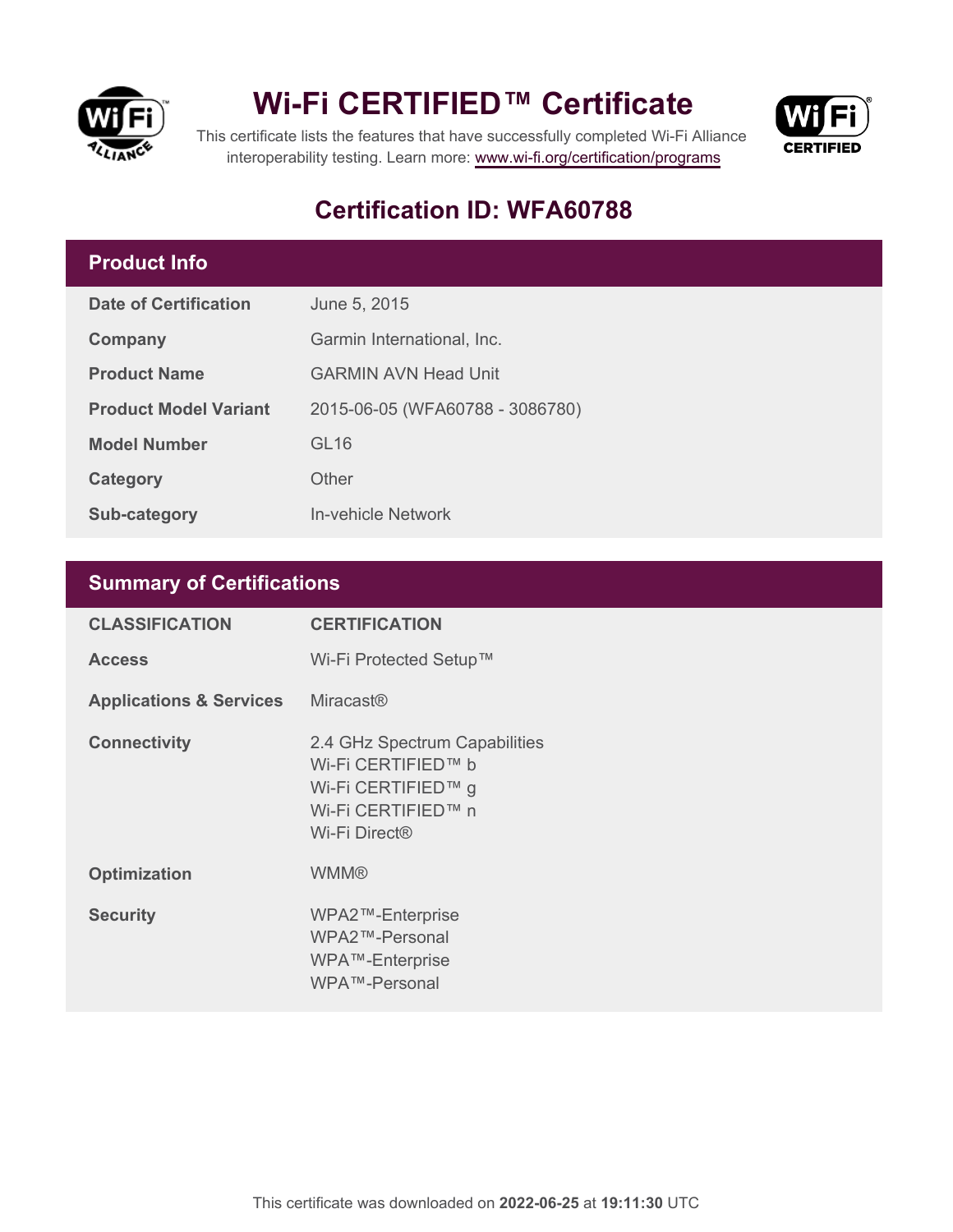

# **Wi-Fi CERTIFIED™ Certificate**

### **Certification ID: WFA60788**



| <b>Role: Station</b>                    |                                |               | Page 2 of 3  |
|-----------------------------------------|--------------------------------|---------------|--------------|
| <b>Wi-Fi Components</b>                 |                                |               |              |
| <b>Wi-Fi Component Operating System</b> | <b>RF Architecture</b>         |               |              |
| Android, version: 4.4.2                 | <b>Bands Supported</b>         | Transmit (Tx) | Receive (Rx) |
| <b>Wi-Fi Component Firmware</b><br>1.20 | $2.4$ GHz                      | $\mathbf{1}$  | 1            |
|                                         |                                |               |              |
| <b>Certifications</b>                   |                                |               |              |
| 2.4 GHz Spectrum Capabilities           | Wi-Fi CERTIFIED™ n (continued) |               |              |
| 20 MHz Channel Width in 2.4 GHz         | <b>RIFS</b>                    |               |              |
| <b>WMM®</b>                             | Short Guard Interval           |               |              |
|                                         | Wi-Fi Direct®                  |               |              |
| WPA2™-Enterprise                        | Wi-Fi Protected Setup™         |               |              |
| EAP methods<br><b>EAP TLS</b>           | <b>PIN</b>                     |               |              |
| <b>EAP TTLS</b>                         | Pushbutton                     |               |              |
| PEAPv0                                  |                                |               |              |
| WPA2™-Personal                          |                                |               |              |
| <b>WPA™-Enterprise</b>                  |                                |               |              |
|                                         |                                |               |              |
| WPA™-Personal                           |                                |               |              |
| Wi-Fi CERTIFIED™ b                      |                                |               |              |
| Wi-Fi CERTIFIED™ g                      |                                |               |              |
| Wi-Fi CERTIFIED™ n                      |                                |               |              |
| <b>STBC</b>                             |                                |               |              |
| A-MPDU Tx                               |                                |               |              |